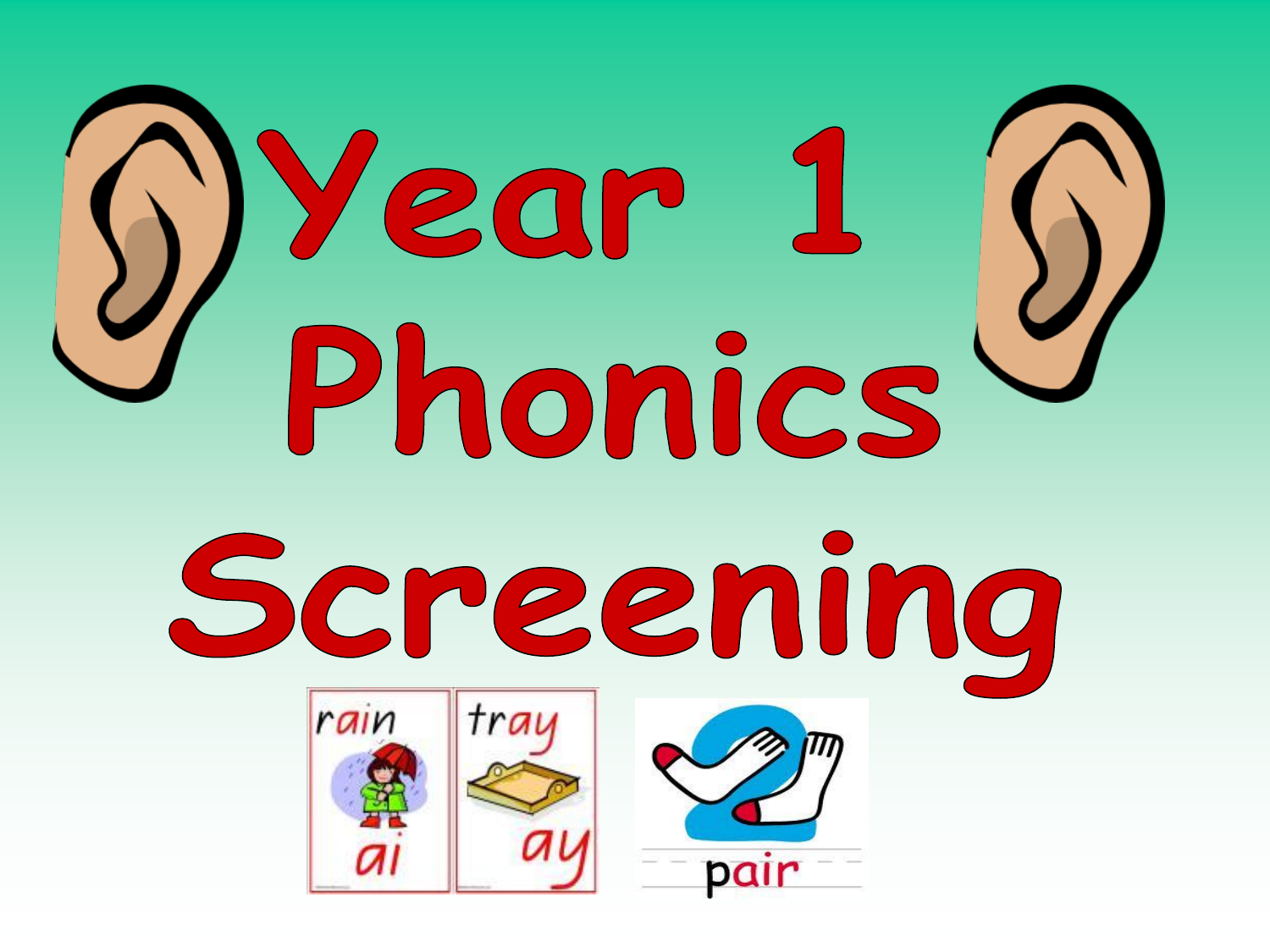## What is phonics?

•Children are taught to read by breaking down words into separate sounds or 'phonemes'. They are then taught how to blend these sounds together to read the whole word.

•Children have a 20 mins phonics lesson each day and they are encouraged to use these strategies to read and write in other lessons.

•There are around 40 different sounds.

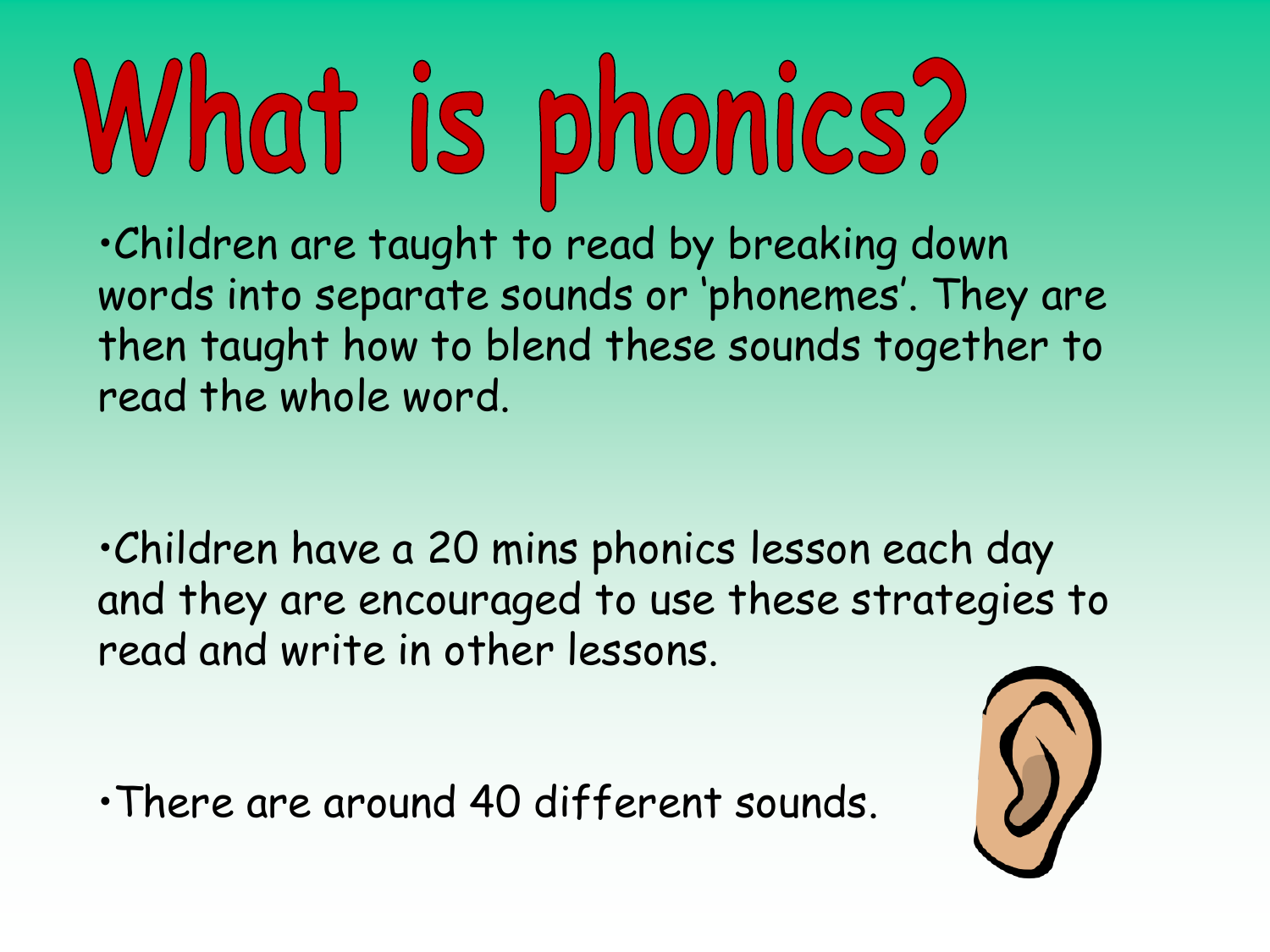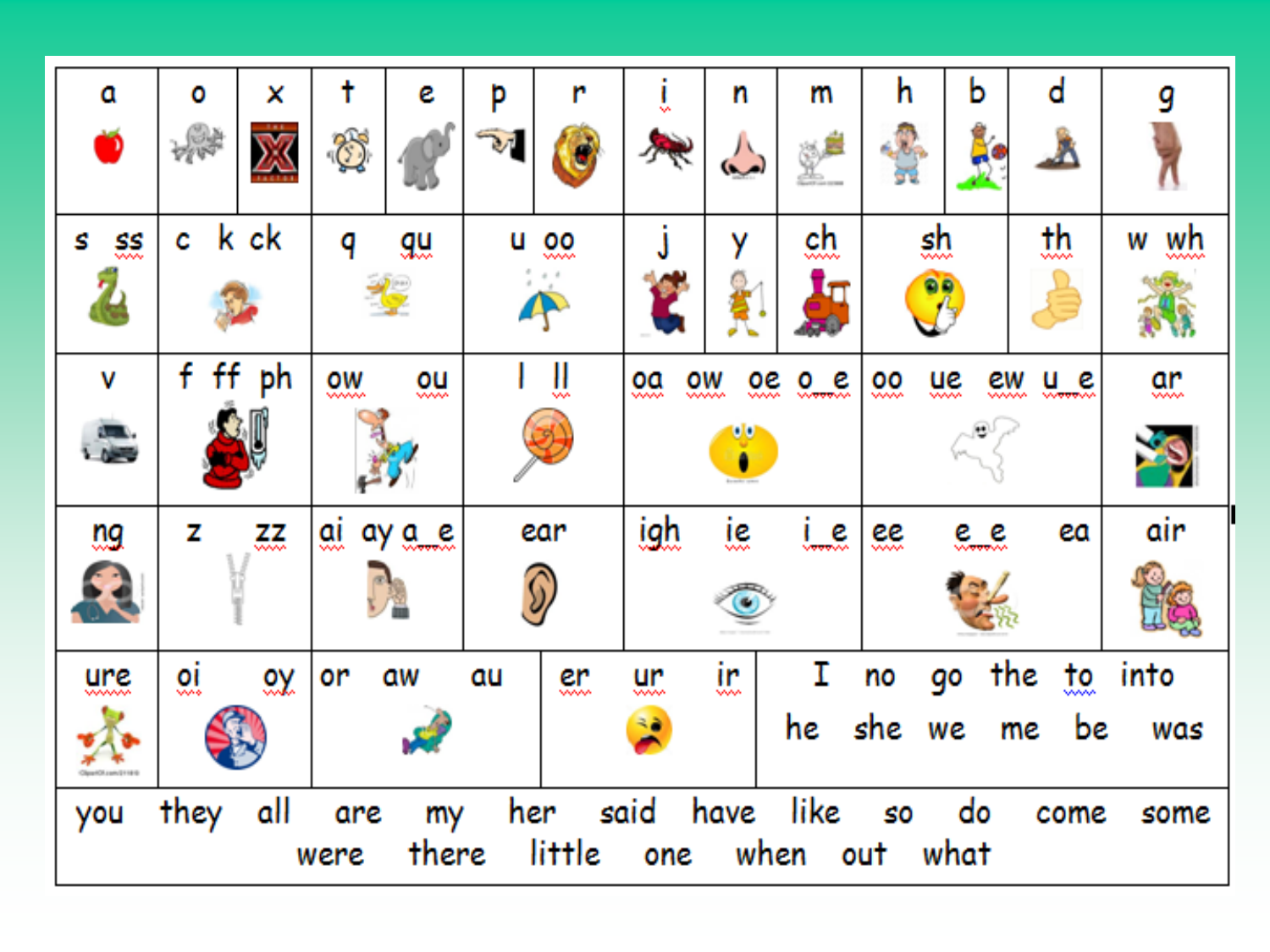# Why are the children being screened?

•Every Year 1 child in the country will be taking the phonics screening check in the same week in June.

•The aim of the check is to ensure that all children are able to read by the end of year two.

•This 'midpoint check' will ensure that we have a clear understanding of what the children need to learn in year 2.

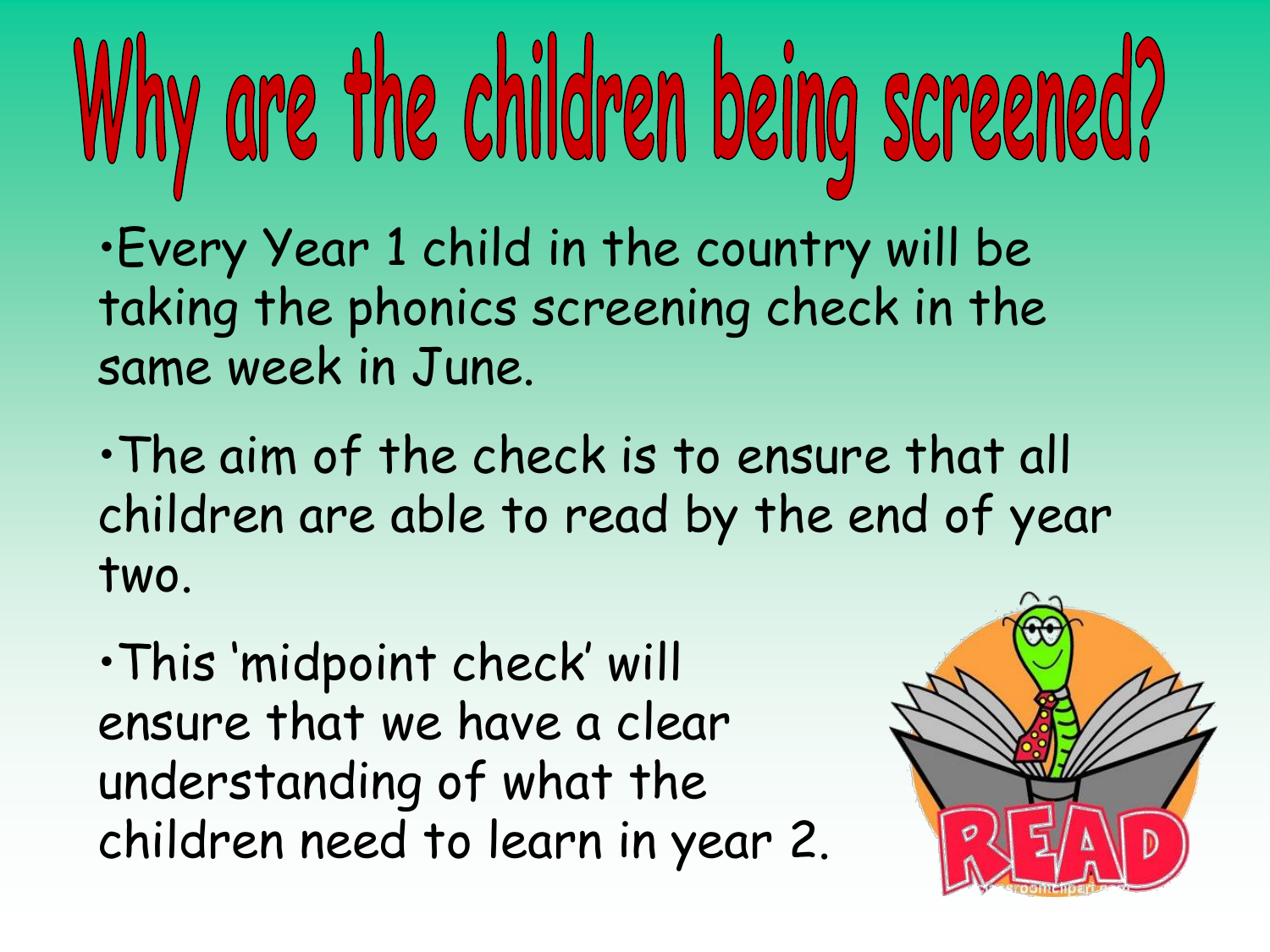#### What will the children be expected to do?

•The check is very similar to tasks the children already complete during phonics lessons.

•Children will be asked to 'sound out' a wor[d and blend](http://www.google.co.uk/imgres?q=phonics+segmenting&start=83&hl=en&qscrl=1&nord=1&rlz=1T4SNYK_en-GBGB313GB313&biw=1280&bih=685&addh=36&tbm=isch&tbnid=4hkhmDNNH3HuvM:&imgrefurl=http://www.littlemummy.com/2012/03/07/phonics-help/&docid=Lh1Yvg-kLUVVQM&imgurl=http://www.littlemummy.com/wp-content/uploads/2012/03/dog-phonics-flashcard.jpg&w=630&h=400&ei=aOh9T9W9H8v58QPSi7GmDg&zoom=1&iact=hc&vpx=625&vpy=221&dur=41&hovh=179&hovw=282&tx=180&ty=82&sig=117638893342511017181&page=5&tbnh=149&tbnw=253&ndsp=20&ved=1t:429,r:2,s:83,i:9)  the sounds together.eg d-o-g - dog dog

•The focus of the check is to see which sounds the children know and therefore the children will be asked to read made up 'nonsense' words.

THIS IS NOT A READING TEST

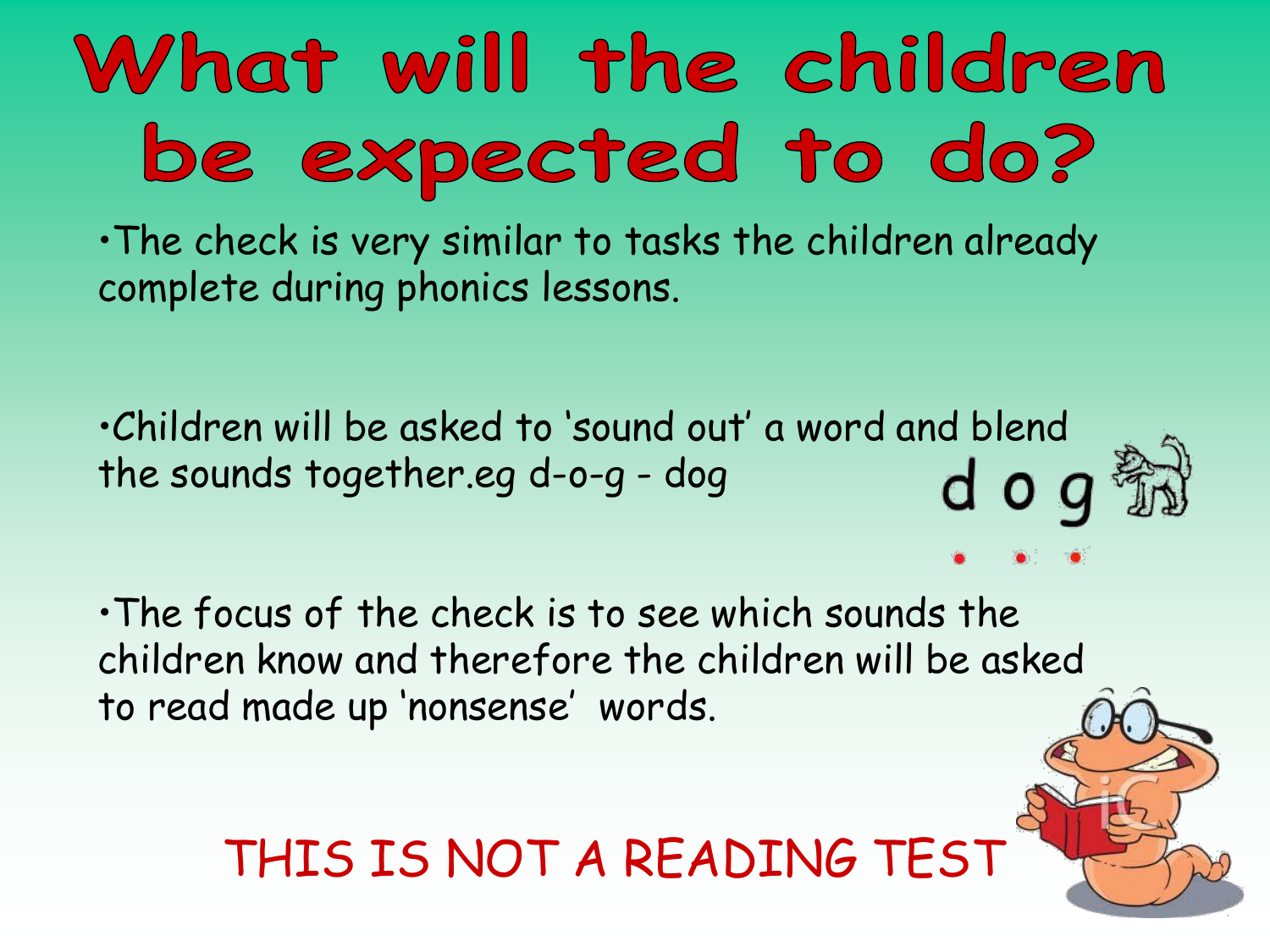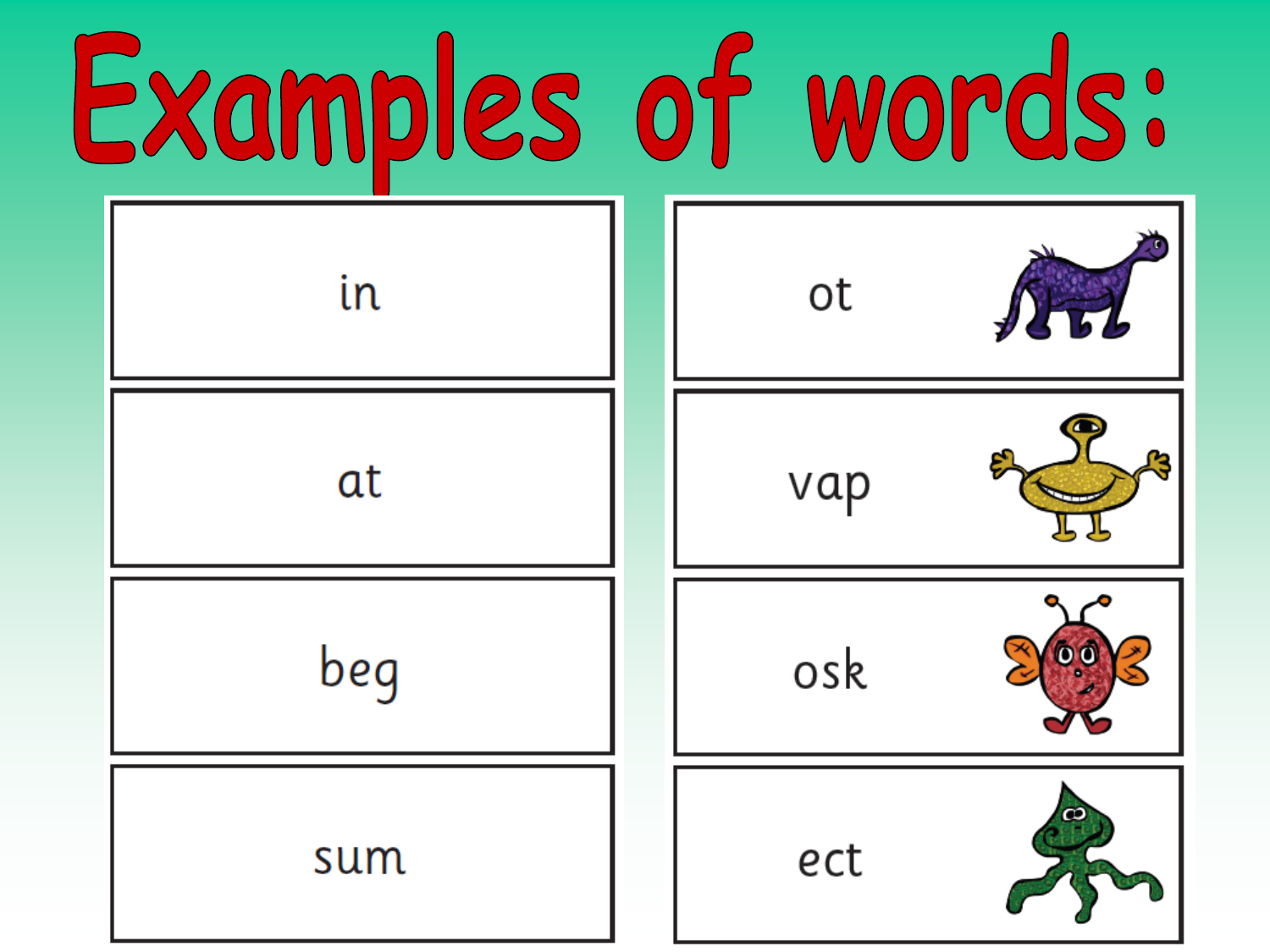#### When will the screening take place?

•The screening will take place throughout the week beginning Monday 12<sup>th</sup> June. The children cannot retake the test at any other time so it is very important your child is in school during this week.

•The check has been designed so that children of all abilities will be able to take part.

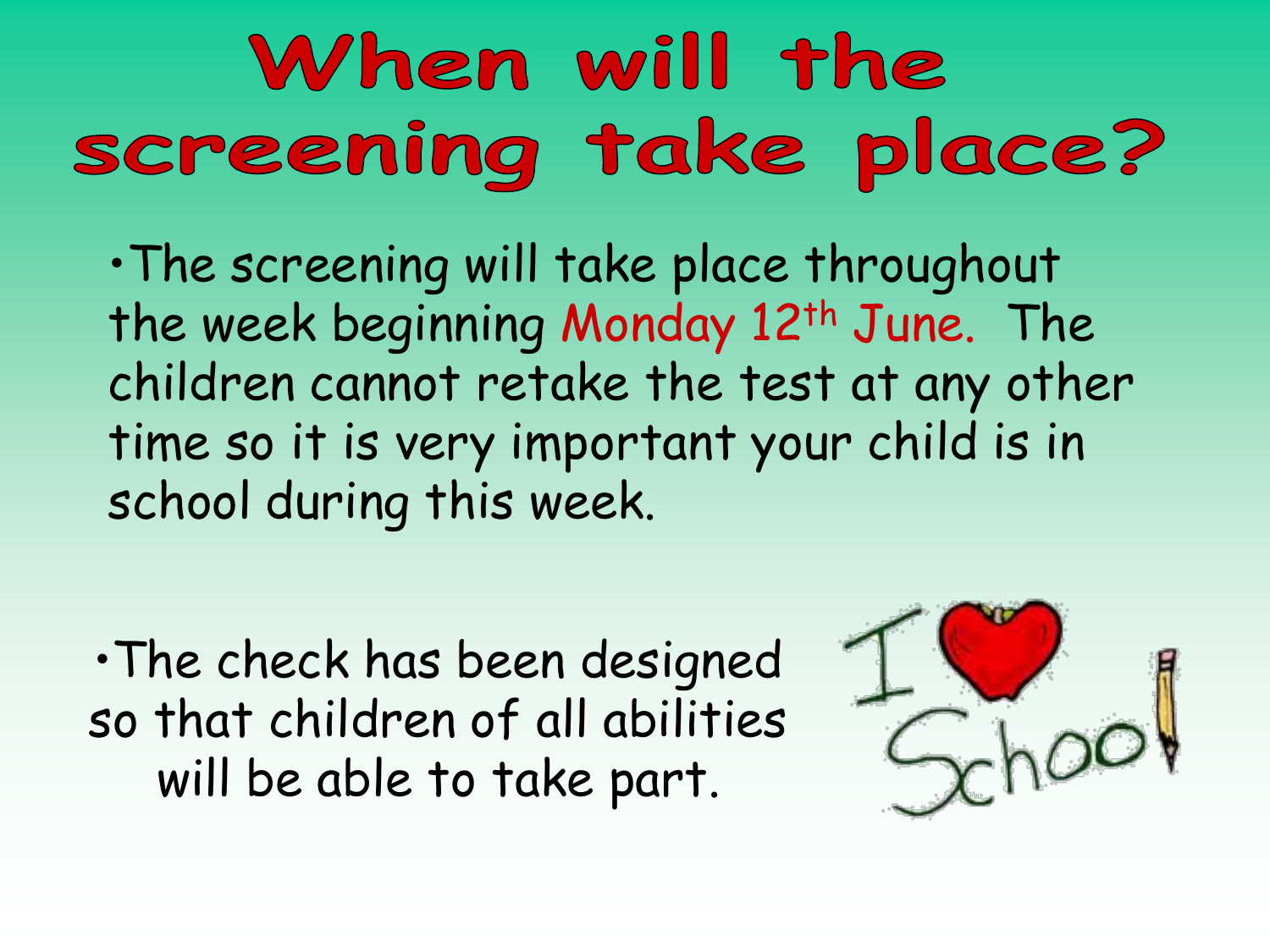## Who will complete the check?

•The children will complete the check one at a time in a quiet area of the school.

•I will conduct all of the screening checks with the children.

•The screening will only take

5-10mins with each child.

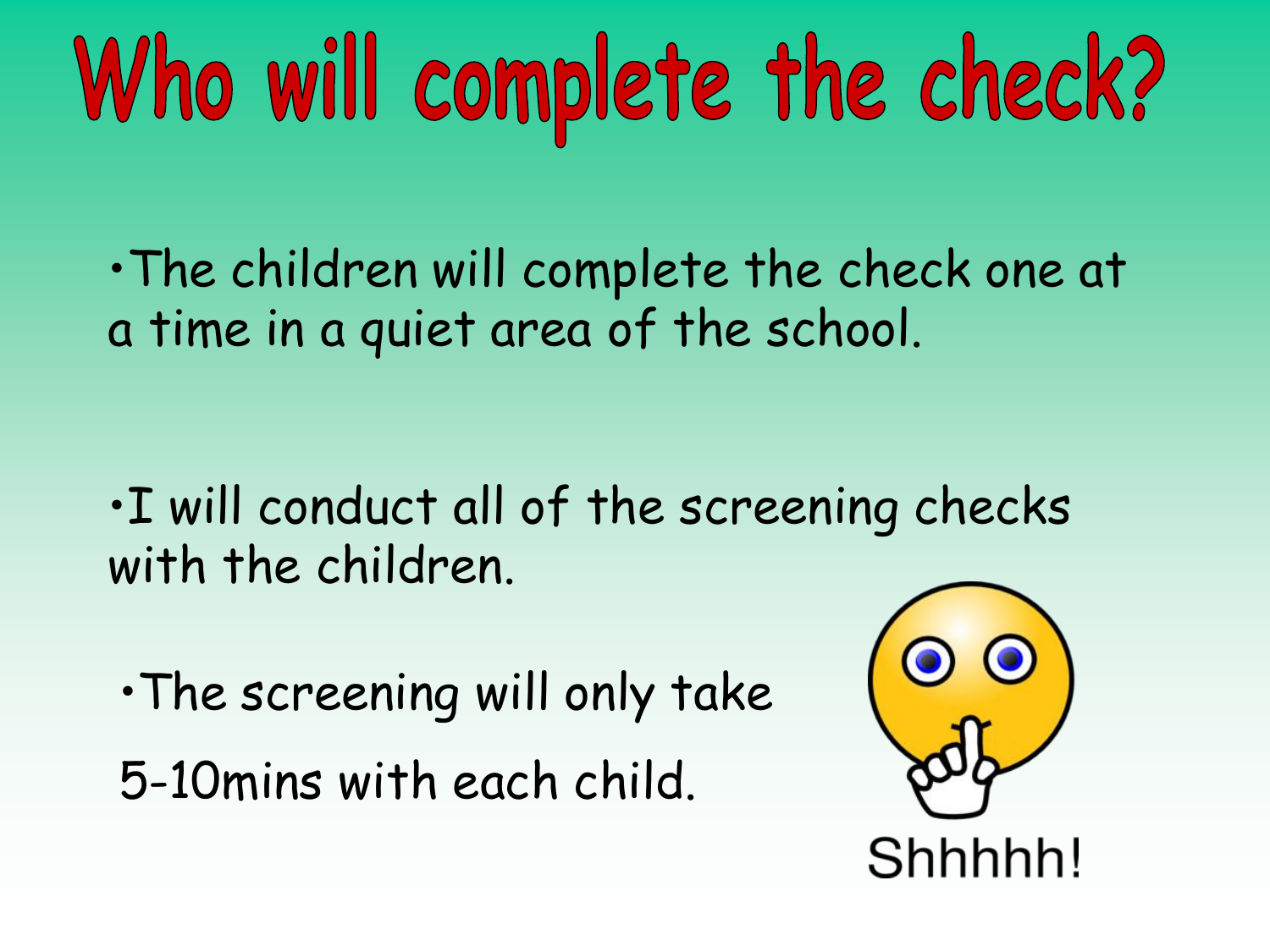#### How can you help? •Encourage your child to 'sound out' when reading or writing. Focusing particularly on spotting more unusual sound patterns.

Eg

#### Digraph- 2 letters making one sound

#### cow

#### Trigraphs- 3 letters making one sound night

Split digraphs- 2 vowels with a consonant inbetween. Use to be known as the magic e!

spine - i\_e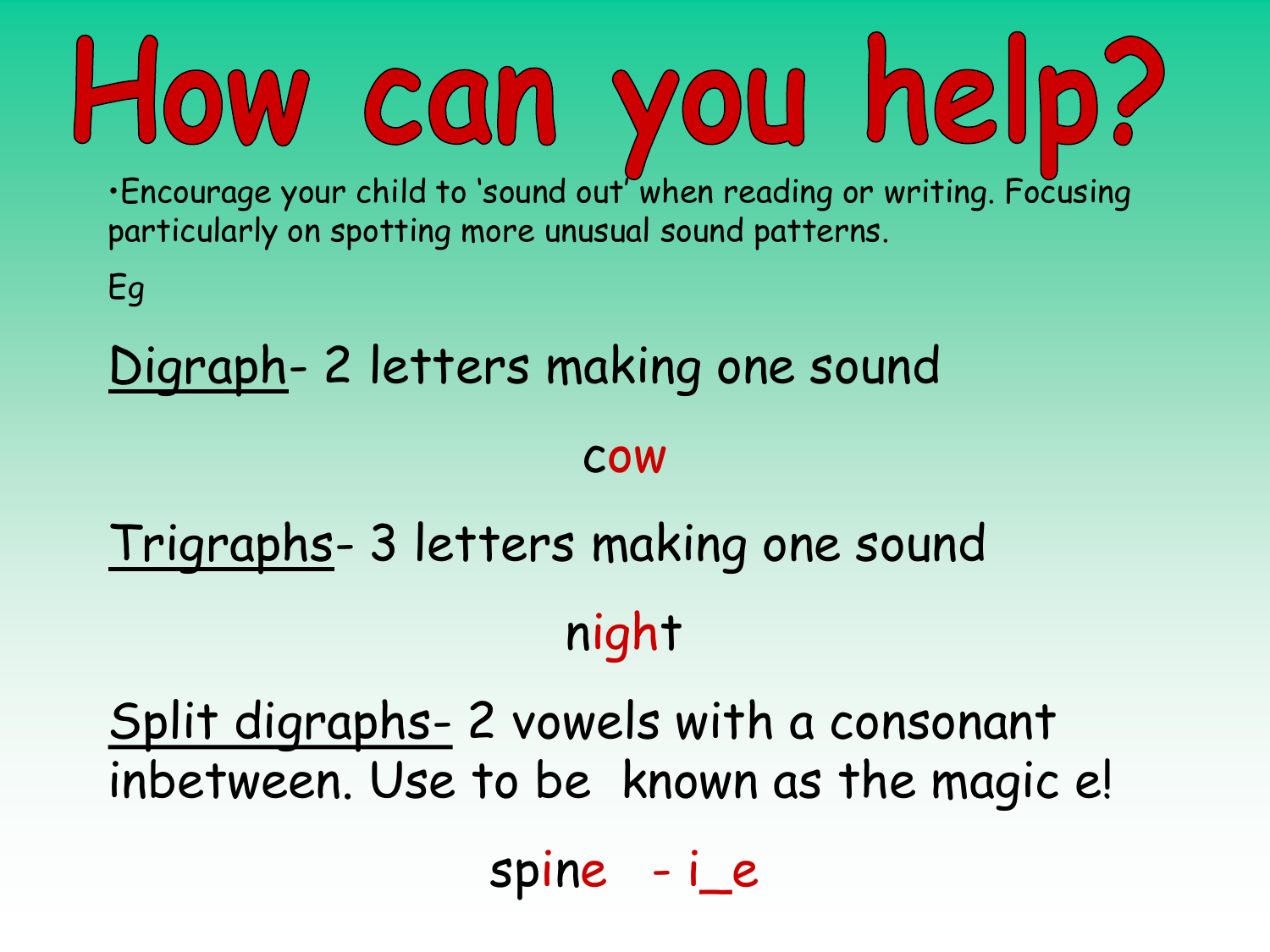## How can you help? .

•Children can practise their phonics by playing games online. The children particularly like 'Buried Treasure'

•http://www.phonicspla y.co.uk/BuriedTreasure 2.html

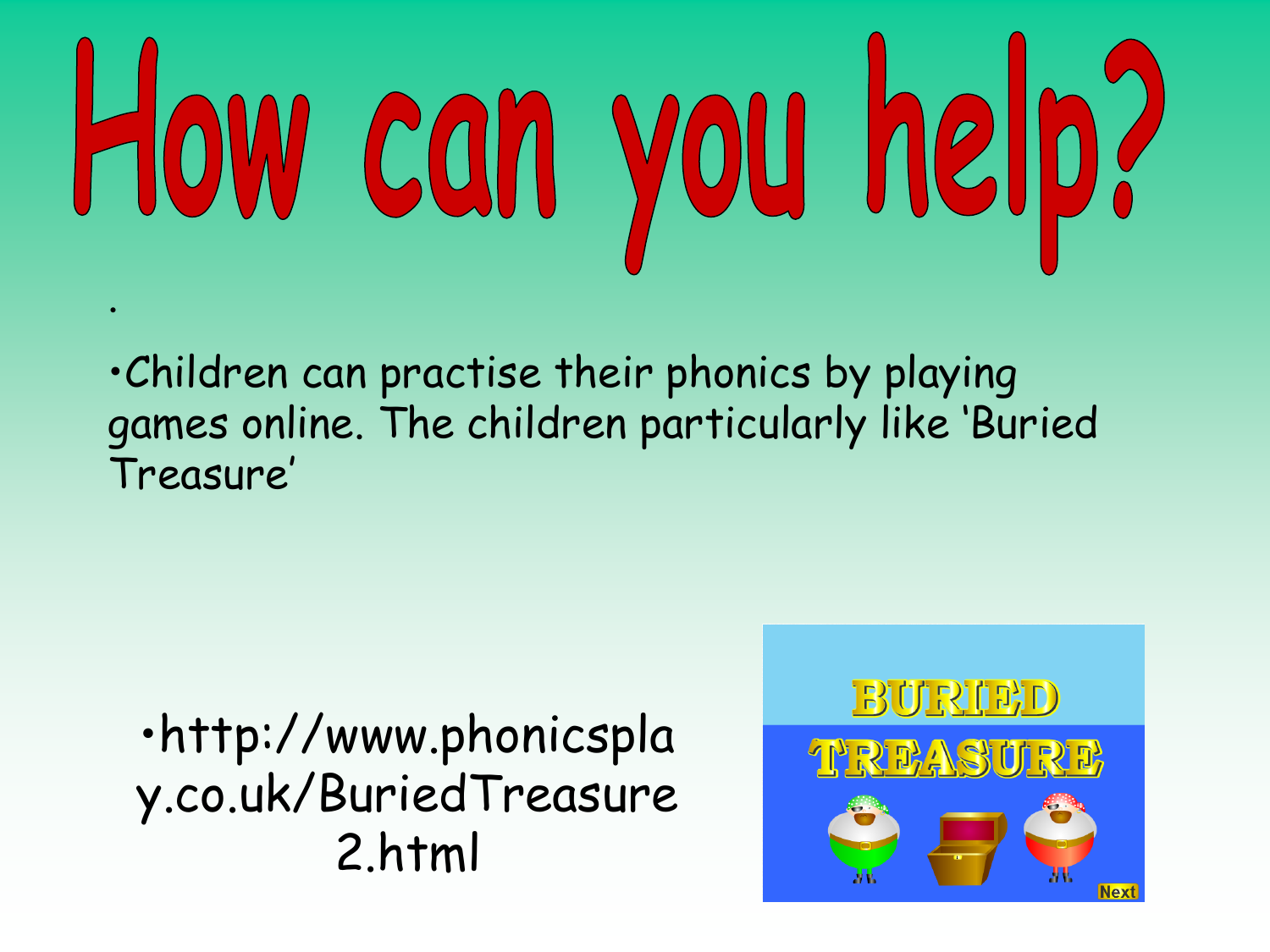### How can you help? •REMEMBER: Phonics is not the only thing needed to become a fluent reader.

- •Please continue to read with your child each night and encourage them to:
- •Sound out
- •Re-read to check it makes sense.
- •Use pictures for clues.
- •Ask questions about the book.
- •And most importantly ENJOY READING!